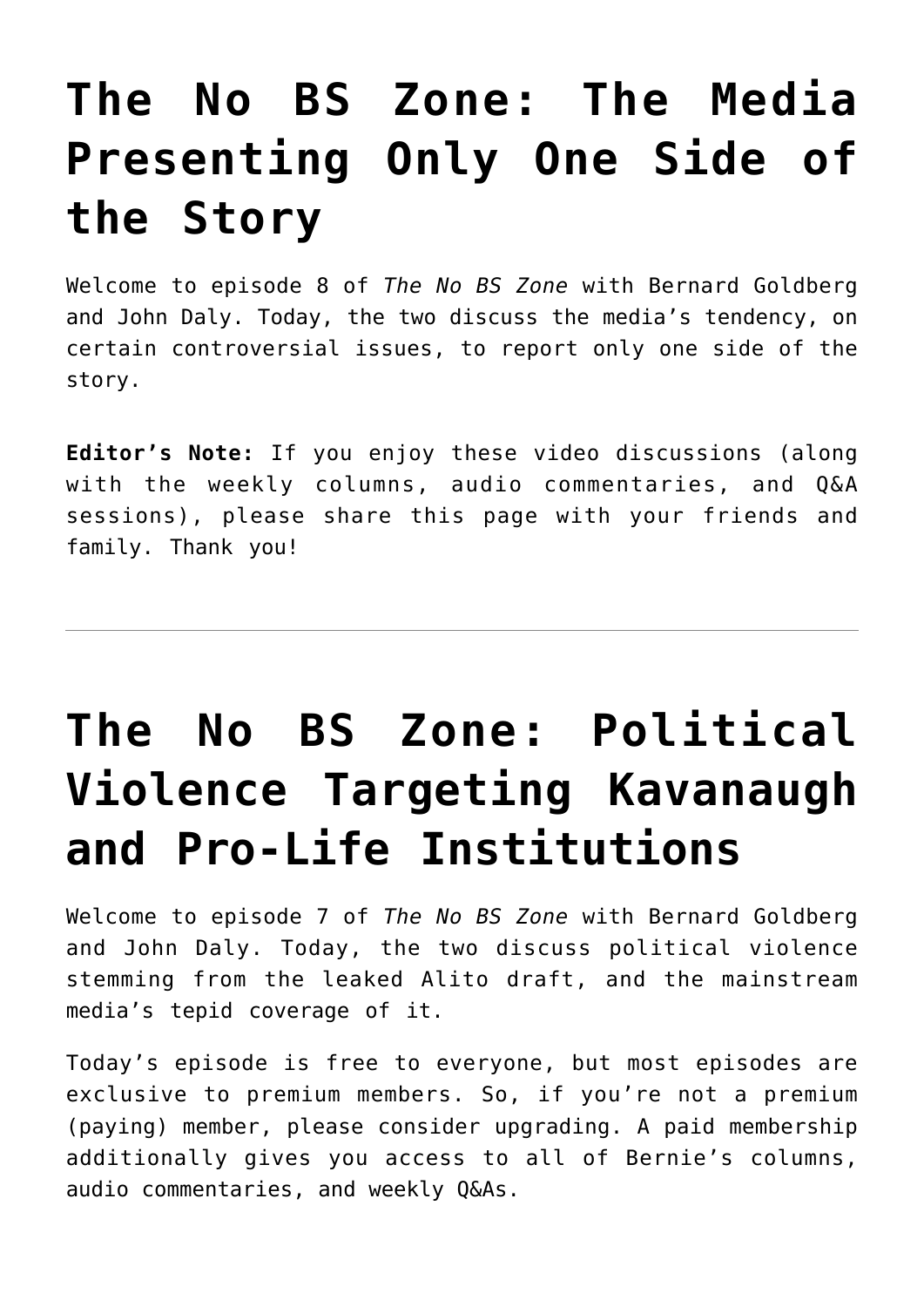**Editor's note:** This episode was recorded just prior to the Supreme Court overturning Roe v. Wade, and was originally scheduled to go out next week. But in light of today's news, and the discussed Alito draft being replaced with the actual ruling, we've decided to release it today. There will be no new episode next week. Thank you.

Show Notes:

–For clarification, when Bernie said during this episode, "I understand why you voted for Hillary" and "I understand why you voted for Biden", he meant to say "DIDN'T vote" in both cases.

**Editor's Note:** If you enjoy these video discussions (along with the weekly columns, audio commentaries, and Q&A sessions), please share this page with your friends and family. Thank you!

## **[The No BS Zone: The January 6](https://bernardgoldberg.com/the-no-bs-zone-the-january-6-committee-hearings/) [Committee Hearings](https://bernardgoldberg.com/the-no-bs-zone-the-january-6-committee-hearings/)**

Welcome to episode 6 of *The No BS Zone* with Bernard Goldberg and John Daly. Today, the two discuss the first two January 6 Committee hearings.

**Editor's Note:** If you enjoy these video discussions (along with the weekly columns, audio commentaries, and Q&A sessions), please share this page with your friends and family. Thank you!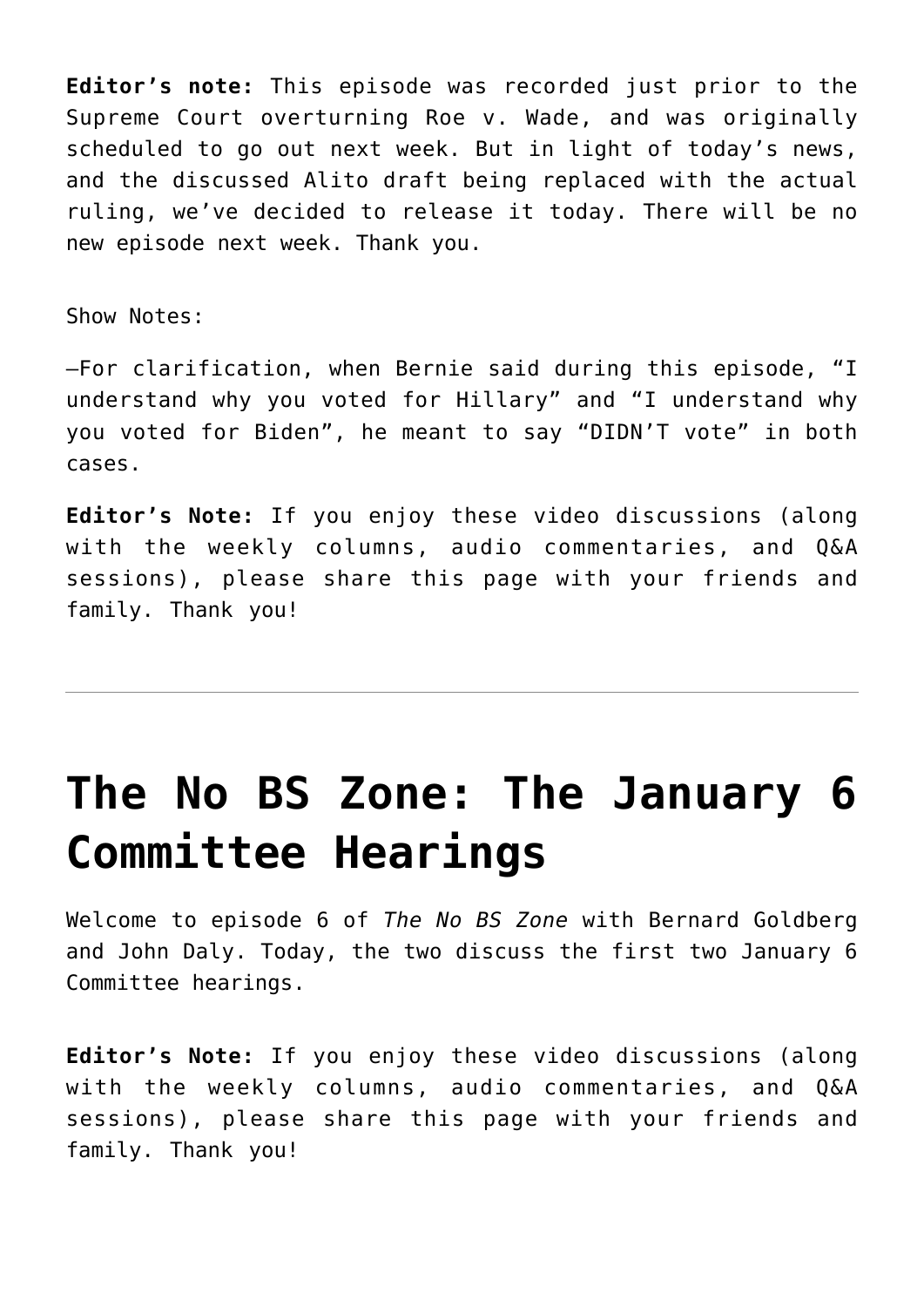### **[The No BS Zone: Georgia's](https://bernardgoldberg.com/the-no-bs-zone-georgias-primary-donald-trump-and-the-2024-presidential-election/) [Primary, Donald Trump, and](https://bernardgoldberg.com/the-no-bs-zone-georgias-primary-donald-trump-and-the-2024-presidential-election/) [the 2024 Presidential](https://bernardgoldberg.com/the-no-bs-zone-georgias-primary-donald-trump-and-the-2024-presidential-election/) [Election](https://bernardgoldberg.com/the-no-bs-zone-georgias-primary-donald-trump-and-the-2024-presidential-election/)**

Welcome to episode 5 of *The No BS Zone* with Bernard Goldberg and John Daly. Today, the two discuss last week's Georgia primary, Donald Trump's influence on the Republican party, and an early look at the 2024 presidential election.

Show Notes:

– A video glitch on John's end (thunderstorm in the area) cut off part of his first question. He laid out Georgia's gubernatorial primary race, describing how Republican incumbent Brian Kemp defeated Donald Trump's hand-picked candidate, David Perdue, by a wide margin.

**Editor's Note:** If you enjoy these video discussions (along with the weekly columns, audio commentaries, and Q&A sessions), please share this page with your friends and family. Thank you!

#### **[The No BS Zone: The Sussmann](https://bernardgoldberg.com/the-no-bs-zone-the-sussmann-trial-buffalo-shooting-blame-game-supreme-court-and-more/)**